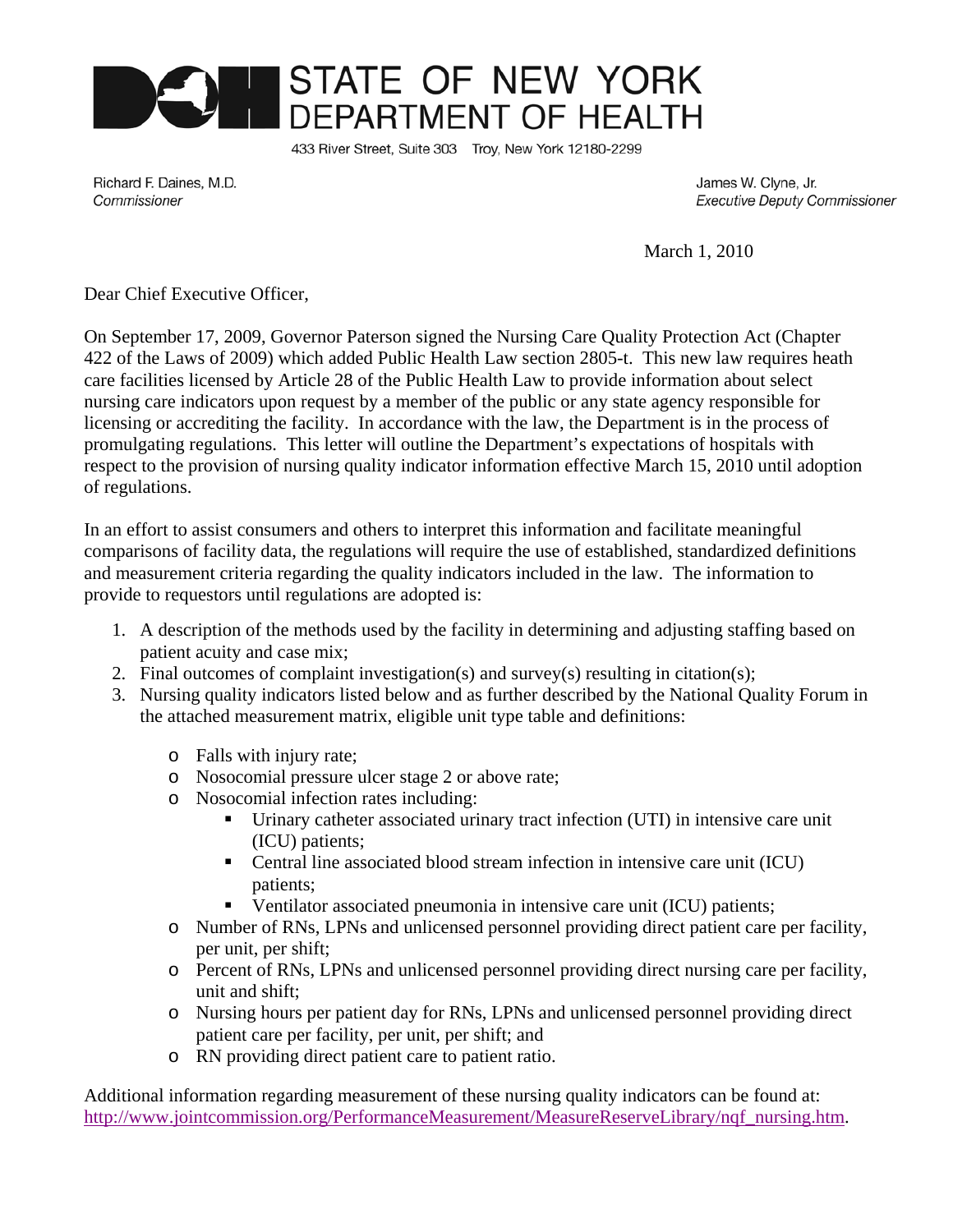Staffing related data provided to requestors should represent actual numbers and may not include staffing data that is planned or expected. In response to requests, retrospective data can be aggregated for periods of up to12 months.The Department expects that facilities will develop procedures to make information available to requestors within 30 days of receipt of the request and maintain a record of requests made and filled available for Department review.

If you have any questions about this issue, please contact **hospinfo@health.state.ny.us.** 

Sincerely,

Mary Ellen Hennessey

Director, Division of Certification and Surveillance

Attachments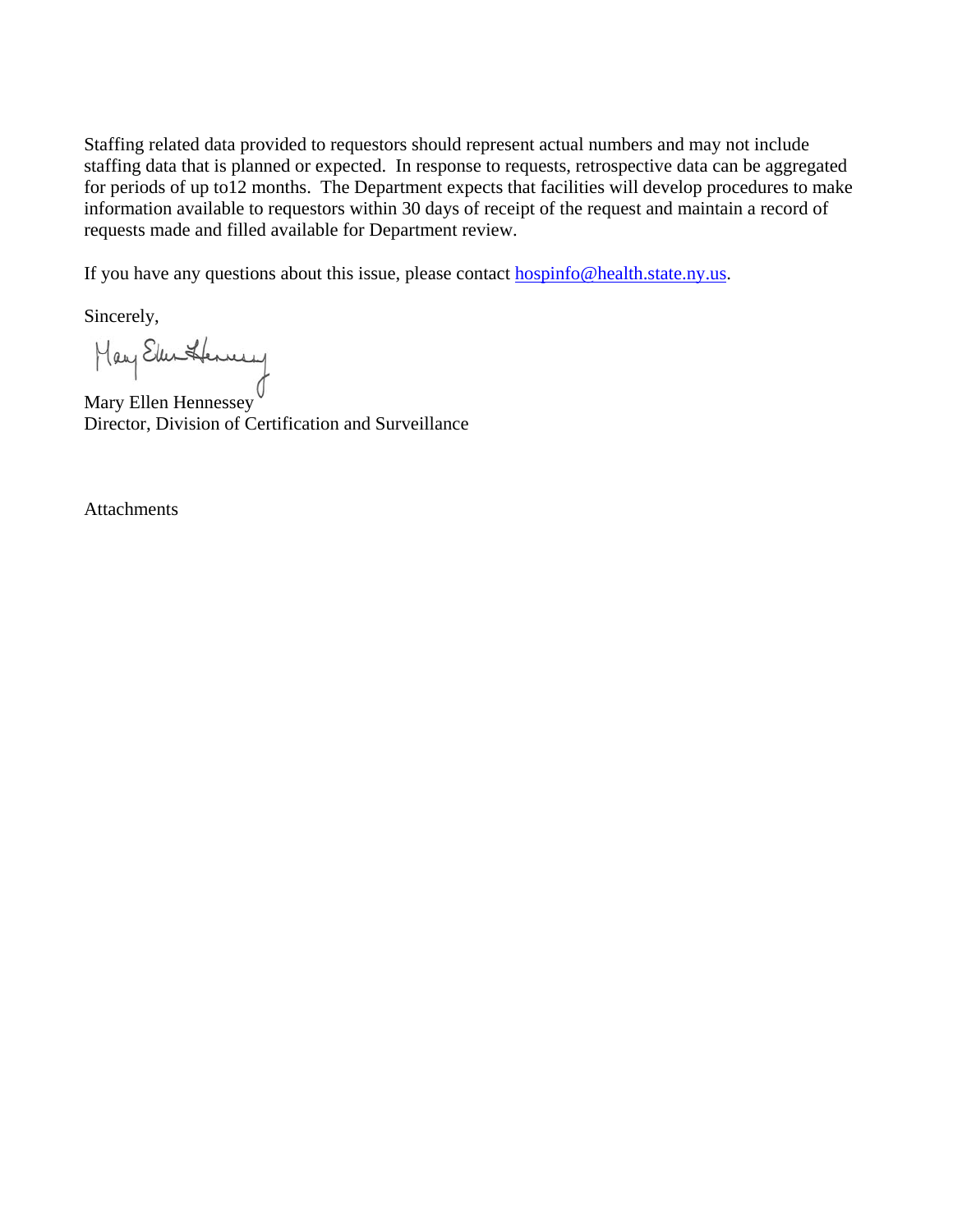|                  | Indicator                                                                               | Numerator                                                                                                                                                                                                                                           | Denominator                                                                  | Details                                                                                                                                                |
|------------------|-----------------------------------------------------------------------------------------|-----------------------------------------------------------------------------------------------------------------------------------------------------------------------------------------------------------------------------------------------------|------------------------------------------------------------------------------|--------------------------------------------------------------------------------------------------------------------------------------------------------|
| 1.               | Falls with injury rate                                                                  | Number of Falls with<br>an injury level of<br>minor or greater<br>severity                                                                                                                                                                          | Patient days                                                                 | Incidence rate multiplied by<br>1000 per inpatient unit, per<br>day, per facility aggregated<br>for a period of time of not<br>greater than 12 months. |
| 2.               | Nosocomial pressure<br>ulcer stage 2 or above<br>rate                                   | Number of patients<br>with facility acquired<br>pressure ulcer(s)<br>stage 2 or above                                                                                                                                                               | Number of patients<br>assessed                                               | Prevalence rate multiplied by<br>1000 per inpatient unit, per<br>day, per facility aggregated<br>as above                                              |
| 3.               | Catheter associate<br>urinary tract infections<br>(UTI) in ICU patients<br>(CAUTI) rate | Number of CAUTI's<br>(as defined by CDC)                                                                                                                                                                                                            | Number of urinary<br>catheter days for all<br>patients multiplied<br>by 1000 | Incidence rate multiplied by<br>1000 per ICU type, per day,<br>per facility aggregated as<br>above                                                     |
| $\overline{4}$ . | Central line associated<br>blood stream infection<br>in ICU patients<br>(CLABSI) rate   | Number of CLABSI<br>(as defined by CDC)                                                                                                                                                                                                             | Number of central<br>line days                                               | Incidence rate multiplied by<br>1000 per ICU type, per day,<br>per facility aggregated as<br>above                                                     |
| 5.               | Ventilator associated<br>pneumonia in ICU<br>patients rate (VAP)                        | Number of VAP<br>(as defined by CDC)                                                                                                                                                                                                                | Number of<br>ventilator days                                                 | Incidence rate multiplied by<br>1000 per ICU type, per day,<br>per facility aggregated as<br>above                                                     |
| 6.               | Number of Nursing<br>Staff                                                              | Number of RNs,<br>number of LPNs and<br>number of UAP<br>providing direct<br>nursing care each                                                                                                                                                      | None                                                                         | Number per inpatient unit,<br>per day, per facility<br>aggregated as above                                                                             |
| 7.               | Percent of Nursing<br>Staff                                                             | Number of RNs,<br>LPNs and UAP<br>providing direct<br>nursing care each                                                                                                                                                                             | Total number of<br>RNs, LPNs, UAP<br>providing direct<br>nursing care        | Percent per inpatient unit, per<br>day, per facility aggregated<br>as above                                                                            |
| 8.               | Nursing hours per<br>patient day<br>(NHPPD)                                             | 1. Hours worked by<br>RN staff with direct<br>patient care<br>responsibilities for ><br>50% of their shift<br>2. Hours worked by<br>nursing staff (RN,<br>LPN, and UAP) with<br>direct patient care<br>responsibilities for ><br>50% of their shift | Patient days<br>multiplied by 1000                                           | RN hours per patient day and<br>combined RN/LPN/UAP<br>hours per patient day per<br>inpatient unit, per day, per<br>facility aggregated as above       |
| 9.               | <b>Nurse: Patient Ratio</b>                                                             | 24                                                                                                                                                                                                                                                  | RN hours per<br>patient day                                                  | Ratio per inpatient unit, per<br>day, per facility aggregated<br>as above                                                                              |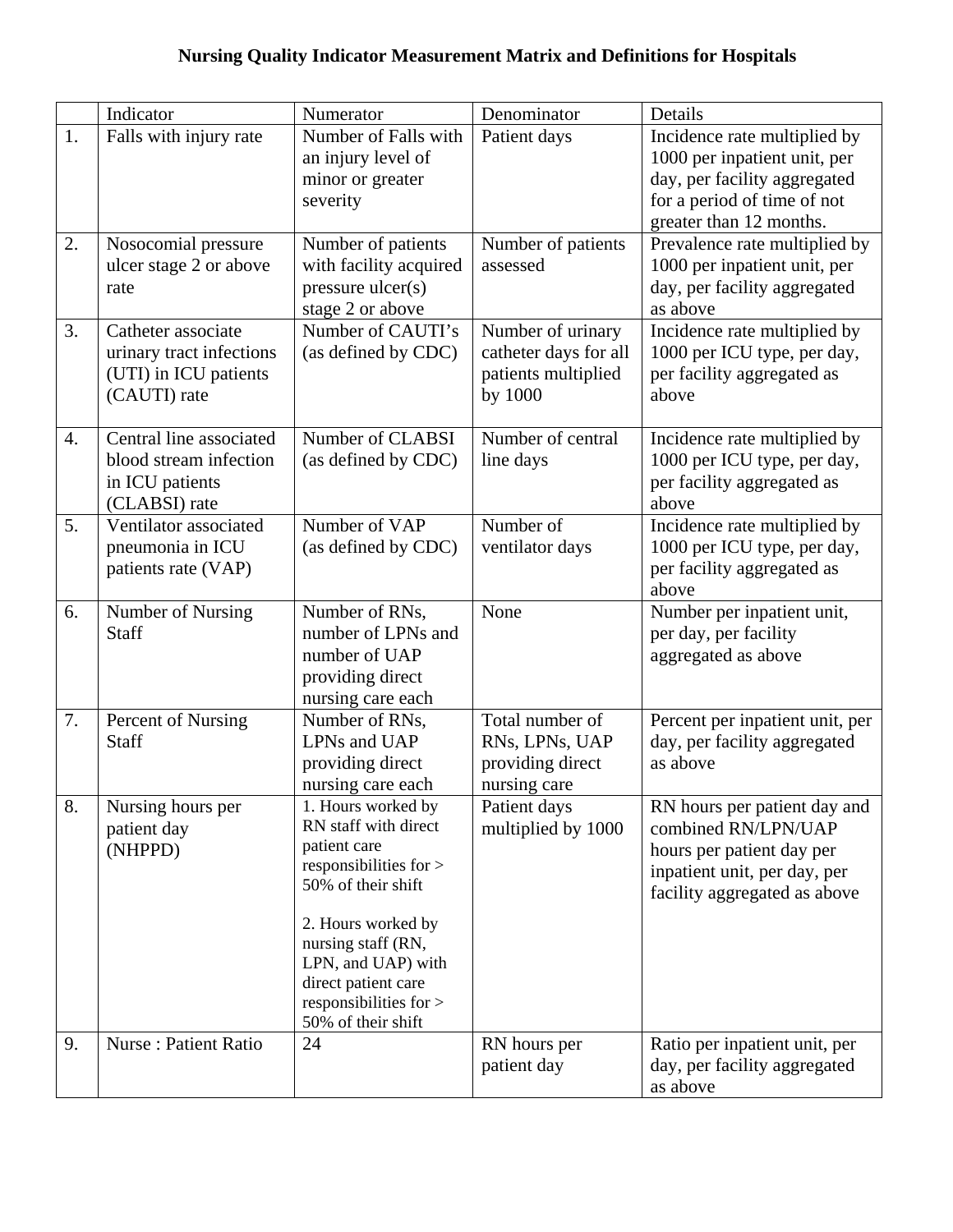# **Eligible Unit Type Table**

| <b>Population &amp; Unit Type</b><br><b>Categories</b>   | Patient Falls with<br>Injury | Nosocomial Pressure<br>Ulcer | CAUTI       | <b>CLABSI/ULABSI</b>      | VAP         | Number of Nursing<br><b>Staff</b> | Percent of Nursing<br><b>Staff</b> | Nursing hours per<br>patient day | Nurse: Patient Ratio    | <b>Survey Findings</b><br>Complaints and |
|----------------------------------------------------------|------------------------------|------------------------------|-------------|---------------------------|-------------|-----------------------------------|------------------------------------|----------------------------------|-------------------------|------------------------------------------|
| <b>Neonatal In-Patient</b><br>Level III/IV Critical Care |                              |                              |             | $\boldsymbol{\mathrm{X}}$ | X           | $\overline{X}$                    | $\mathbf X$                        | $\mathbf X$                      | $\overline{\mathbf{X}}$ | $\mathbf X$                              |
| Level II Intermediate                                    |                              |                              |             |                           |             | X                                 | $\mathbf X$                        | $\mathbf X$                      | $\mathbf X$             | $\mathbf X$                              |
| Level I Continuing Care                                  |                              |                              |             |                           |             | $\boldsymbol{\mathrm{X}}$         | $\mathbf X$                        | $\mathbf X$                      | $\mathbf X$             | $\mathbf X$                              |
| Well Baby Nursery                                        |                              |                              |             |                           |             | $\mathbf X$                       | $\mathbf X$                        |                                  |                         | $\mathbf X$                              |
| Mixed Acuity                                             |                              |                              |             |                           |             | X                                 | $\mathbf X$                        |                                  |                         | $\mathbf X$                              |
| <b>Pediatric In-Patient</b><br>Critical Care-Pediatric   |                              | $\mathbf X$                  | X           | X                         | $\mathbf X$ | $\mathbf X$                       | $\mathbf X$                        | $\mathbf X$                      | $\mathbf X$             | $\mathbf X$                              |
| <b>Step Down</b>                                         |                              | X                            |             |                           |             | $\mathbf X$                       | $\mathbf X$                        | $\mathbf X$                      | $\mathbf X$             | $\mathbf X$                              |
| Medical                                                  |                              | $\mathbf X$                  |             |                           |             | $\mathbf X$                       | $\mathbf X$                        | $\mathbf X$                      | $\mathbf X$             | $\mathbf X$                              |
| Surgical                                                 |                              | $\mathbf X$                  |             |                           |             | $\mathbf X$                       | $\mathbf X$                        | $\mathbf X$                      | $\mathbf X$             | $\mathbf X$                              |
| Med-Surg Combined                                        |                              | X                            |             |                           |             | $\mathbf X$                       | $\mathbf X$                        | $\mathbf X$                      | $\mathbf X$             | $\mathbf X$                              |
| Mixed Acuity                                             |                              | $\mathbf X$                  |             |                           |             | X                                 | $\mathbf X$                        |                                  |                         | $\mathbf X$                              |
| <b>Adult In-Patient</b><br><b>Critical Care-Adult</b>    | $\mathbf X$                  | $\mathbf X$                  | $\mathbf X$ | $\mathbf X$               | $\mathbf X$ | $\mathbf X$                       | $\mathbf X$                        | $\boldsymbol{\mathrm{X}}$        | $\mathbf X$             | $\mathbf X$                              |
| <b>Step Down</b>                                         | $\mathbf X$                  | $\mathbf X$                  |             |                           |             | $\boldsymbol{X}$                  | $\mathbf X$                        | $\mathbf X$                      | $\mathbf X$             | $\mathbf X$                              |
| Medical                                                  | $\boldsymbol{\mathrm{X}}$    | X                            |             |                           |             | $\mathbf X$                       | $\mathbf X$                        | $\mathbf X$                      | $\mathbf X$             | $\mathbf X$                              |
| Surgical                                                 | X                            | X                            |             |                           |             | $\mathbf X$                       | $\mathbf X$                        | $\mathbf X$                      | $\mathbf X$             | $\mathbf X$                              |
| Med-Surg Combined                                        | $\mathbf X$                  | $\mathbf X$                  |             |                           |             | X                                 | X                                  | X                                | X                       | X                                        |
| Obstetrics                                               |                              |                              |             |                           |             | $\mathbf X$                       | $\overline{X}$                     |                                  |                         | $\overline{X}$                           |
| <b>Skilled Nursing Unit</b>                              |                              |                              |             |                           |             | $\mathbf X$                       | $\mathbf X$                        |                                  |                         | $\mathbf X$                              |
| Mixed Acuity                                             |                              |                              |             |                           |             | $\mathbf X$                       | $\mathbf X$                        |                                  |                         | $\mathbf X$                              |
| Critical Access Unit                                     | X                            | $\boldsymbol{X}$             |             |                           |             | $\mathbf X$                       | X                                  | $\mathbf X$                      | $\mathbf X$             | $\overline{X}$                           |
| Psychiatric<br>Adult                                     |                              |                              |             |                           |             | $\mathbf X$                       | $\mathbf X$                        | $\mathbf X$                      | $\mathbf X$             | $\mathbf X$                              |
| Adolescent                                               |                              |                              |             |                           |             | $\mathbf X$                       | $\mathbf X$                        | $\mathbf X$                      |                         | $\overline{X}$                           |
| Child/Adolescent                                         |                              |                              |             |                           |             | X                                 | $\mathbf X$                        | $\mathbf X$                      |                         | $\mathbf X$                              |
| Child                                                    |                              |                              |             |                           |             | $\mathbf X$                       | $\overline{\text{X}}$              | $\mathbf X$                      |                         | $\overline{X}$                           |
| Geropsych                                                |                              |                              |             |                           |             | $\mathbf X$                       | $\mathbf X$                        | $\mathbf X$                      |                         | $\mathbf X$                              |

|  |  |  |  |  |  |  | An "X" is noted in the column beneath the indicator when it applies to the unit listed. |
|--|--|--|--|--|--|--|-----------------------------------------------------------------------------------------|
|--|--|--|--|--|--|--|-----------------------------------------------------------------------------------------|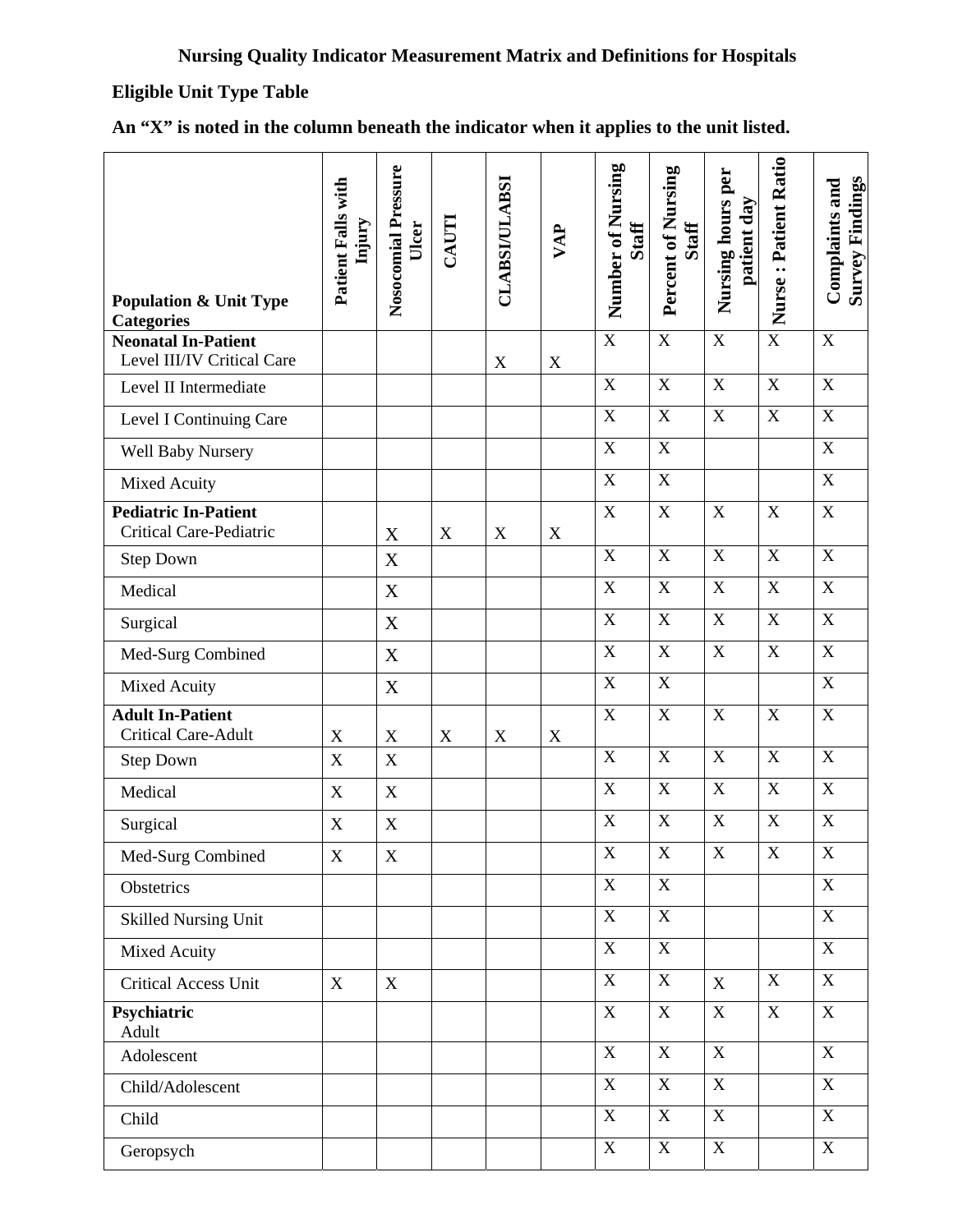#### **Nursing Quality Indicator Measurement Matrix and Definitions for Hospitals**

| <b>Population &amp; Unit Type</b><br><b>Categories</b> | Patient Falls with<br>Injury | Nosocomial Pressure<br>Ulcer | CAUTI | <b>CLABSI/ULABSI</b> | VAP | Number of Nursing<br>Staff | Percent of Nursing<br><b>Staff</b> | per<br>Nursing hours<br>patient day | Nurse: Patient Ratio | <b>Survey Findings</b><br>Complaints and |
|--------------------------------------------------------|------------------------------|------------------------------|-------|----------------------|-----|----------------------------|------------------------------------|-------------------------------------|----------------------|------------------------------------------|
| <b>Behavioral Health</b>                               |                              |                              |       |                      |     | $\mathbf X$                | $\mathbf X$                        | $\mathbf X$                         | $\overline{X}$       | X                                        |
| Specialty                                              |                              |                              |       |                      |     | $\mathbf X$                | $\mathbf X$                        | $\boldsymbol{\mathrm{X}}$           | $\mathbf X$          | $\mathbf X$                              |
| Multiple Unit Types                                    |                              |                              |       |                      |     | X                          | $\mathbf X$                        | $\mathbf X$                         | $\mathbf X$          | $\mathbf X$                              |
| Other Psychiatric Unit                                 |                              |                              |       |                      |     | $\overline{\text{X}}$      | $\mathbf X$                        |                                     |                      | $\mathbf X$                              |
| <b>Rehab In-Patient</b><br>Adult                       | X                            | X                            |       |                      |     | $\mathbf X$                | $\mathbf X$                        | $\boldsymbol{\mathrm{X}}$           | $\mathbf X$          | $\mathbf X$                              |
| Pediatric                                              |                              |                              |       |                      |     | $\mathbf X$                | $\mathbf X$                        |                                     |                      | $\boldsymbol{X}$                         |
| Mixed Acuity                                           |                              |                              |       |                      |     | $\mathbf X$                | X                                  |                                     |                      | X                                        |
| <b>Other</b><br><b>Ambulatory Care</b>                 |                              |                              |       |                      |     | $\mathbf X$                | $\mathbf X$                        |                                     |                      | X                                        |
| <b>Emergency Dept</b>                                  |                              |                              |       |                      |     | $\mathbf X$                | $\mathbf X$                        |                                     |                      | $\mathbf X$                              |
| <b>Interventional Unit</b>                             |                              |                              |       |                      |     | $\mathbf X$                | $\mathbf X$                        |                                     |                      | $\boldsymbol{X}$                         |
| Peri-operative                                         |                              |                              |       |                      |     | $\mathbf X$                | $\mathbf X$                        |                                     |                      | X                                        |
| Other Unit                                             |                              |                              |       |                      |     | $\boldsymbol{\mathrm{X}}$  | $\mathbf X$                        |                                     |                      | X                                        |

**NQF Unit designations** include the following type of inpatient units:

# **Critical Care:**

Highest level of care; includes all types of intensive care units. Optional specialty designations include: Burn, Cardiothoracic, Coronary Care, Medical, Neurology, Pulmonary, Surgical and Trauma ICU.

# **Step-Down:**

Units that provide care for adult patients requiring a lower level of care than critical care units and higher level of care than provided on medical-surgical units. Examples include progressive care or intermediate care units. Telemetry is not an indicator of acuity level. Optional specialty designations include: Med-Surg, Medical or Surgical Step-Down units.

# **Medical**

Units that care for adult patients admitted to medical services, such as internal medicine, family practice, or cardiology. Optional specialty designations include: BMT, Cardiac, GI, Infectious Disease, Neurology, Oncology, Renal or Respiratory Medical units.

# **Surgical**

Units that care for adult patients admitted to surgical services, such as general surgery, neurosurgery, or orthopedics.